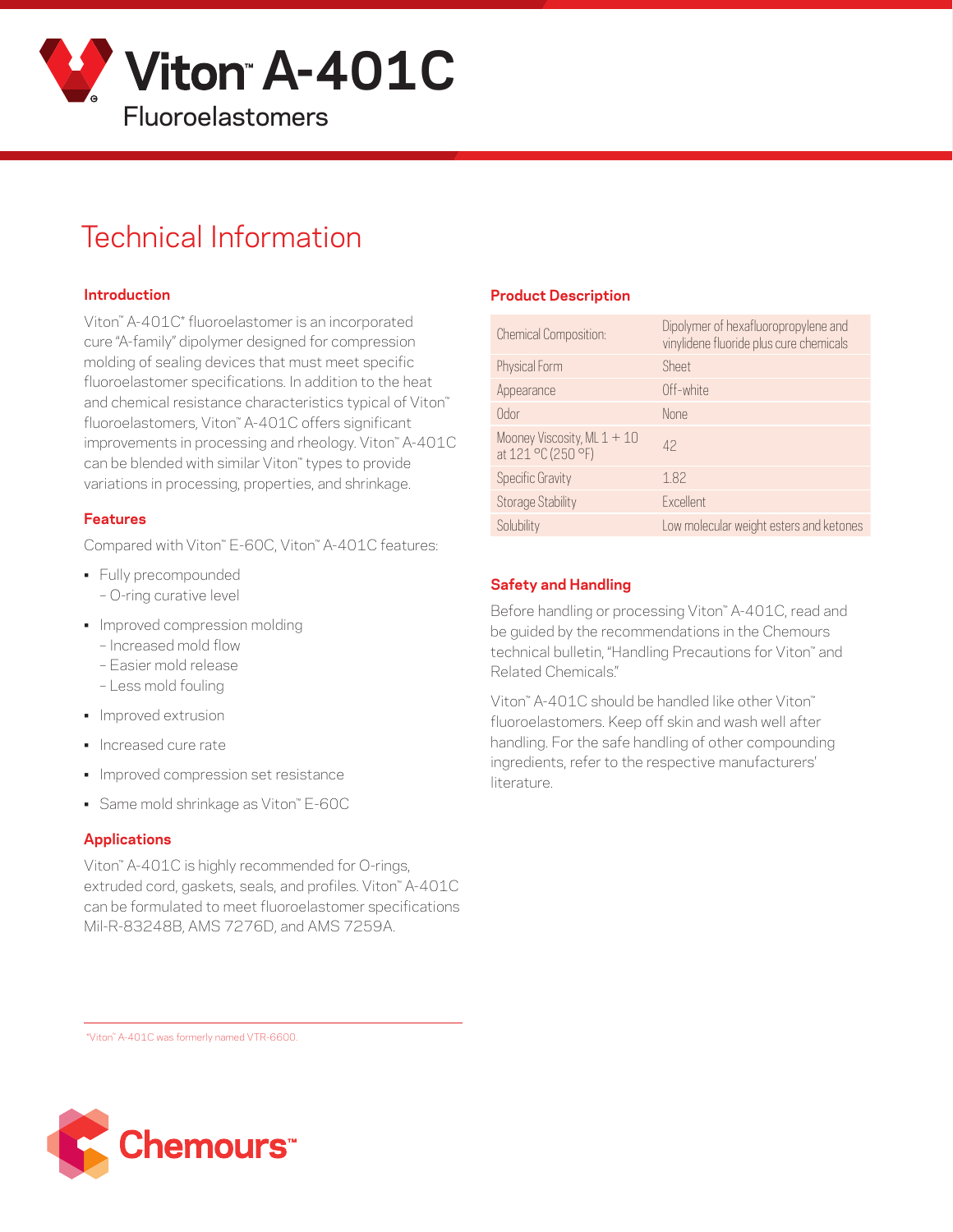#### **Table 1. Performance of Viton™ A-401C in Typical Compounds**

|                                                                      |                         | Viton" A-401C                                                               | Viton <sup>™</sup> A | Viton <sup>"</sup> E-60C | Viton" A-201C             |  |  |  |
|----------------------------------------------------------------------|-------------------------|-----------------------------------------------------------------------------|----------------------|--------------------------|---------------------------|--|--|--|
| Viton" A-401C                                                        |                         | 100                                                                         |                      |                          |                           |  |  |  |
| Viton <sup>™</sup> A                                                 |                         | $\overline{\phantom{0}}$                                                    | 94.35                |                          |                           |  |  |  |
| Viton" E-60C                                                         |                         |                                                                             |                      | 100                      |                           |  |  |  |
| Viton" A-201C                                                        |                         |                                                                             |                      |                          | 100                       |  |  |  |
| High-Activity MgO                                                    |                         | $\mathfrak{Z}$                                                              | 3                    | 3                        | $\ensuremath{\mathsf{3}}$ |  |  |  |
| Calcium Hydroxide                                                    |                         | $\,6\,$                                                                     | 6                    | $\,6\,$                  | $6\,$                     |  |  |  |
| MT Black (N990)                                                      |                         | 30                                                                          | 30                   | 30                       | 30                        |  |  |  |
| Viton" Curative No. 20                                               |                         |                                                                             | 1.65                 |                          |                           |  |  |  |
| Viton" Curative No. 30                                               |                         |                                                                             | $\sqrt{4}$           |                          |                           |  |  |  |
| <b>Stock Properties</b>                                              |                         |                                                                             |                      |                          |                           |  |  |  |
| Viscosity, ML 1 + 10 at 121 °C (250 °F)                              |                         |                                                                             |                      |                          |                           |  |  |  |
| Units                                                                |                         | 80                                                                          | 106                  | 78                       | 42                        |  |  |  |
| Mooney Scorch, MS at 121 °C (250°F)                                  |                         |                                                                             |                      |                          |                           |  |  |  |
| Minimum, in Ib                                                       |                         | 43                                                                          | 57                   | 41                       | 23                        |  |  |  |
| 2-pt rise, min                                                       |                         | 17.9                                                                        | >30                  | >30                      | >30                       |  |  |  |
| 5-pt rise, min                                                       |                         | >30                                                                         |                      |                          |                           |  |  |  |
| ODR at 177 °C (350 °F), Microdie, 3° Arc, 15 min                     |                         |                                                                             |                      |                          |                           |  |  |  |
| $M1$ , in Ib                                                         |                         | 15                                                                          | $18\,$               | 11                       | $\hbox{g}$                |  |  |  |
| $t_s$ 2, min                                                         |                         | 1.7                                                                         | 2.8                  | 2.2                      | 1.9                       |  |  |  |
| $t_c$ 90, min                                                        |                         | 3.2                                                                         | 7.0                  | 4.5                      | 3.3                       |  |  |  |
| $M_c$ 90, in·lb                                                      |                         | 112                                                                         | 127                  | 111                      | 103                       |  |  |  |
| $M_H$ , in Ib                                                        |                         | 122                                                                         | 139                  | 122                      | 113                       |  |  |  |
| Rosand Capillary Rheometer at 100 °C (212 °F), 1.5 mm Die, L/D = 0/1 |                         |                                                                             |                      |                          |                           |  |  |  |
| Piston Speeds                                                        | <b>Shear Rate</b>       |                                                                             |                      | Pressure, MPa            |                           |  |  |  |
| 12.7 mm/min                                                          | $113 sec-1$             | 7.6                                                                         | 8.7                  | 7.6                      | 5.2                       |  |  |  |
| 50.8 mm/min                                                          | $452$ sec $^{-1}$       | 10.7                                                                        | 11.5                 | 12.1                     | $8.1\,$                   |  |  |  |
| 127 mm/min                                                           | $1130 \text{ sec}^{-1}$ | 18.7                                                                        | 16.1                 | 28.0                     | 11.0                      |  |  |  |
| <b>Vulcanizate Properties</b>                                        |                         |                                                                             |                      |                          |                           |  |  |  |
|                                                                      |                         | Slabs Cured: 10 min at 177 °C (350 °F)-Post-Cured: 24 hr at 232 °C (450 °F) |                      |                          |                           |  |  |  |
| Stress/Strain at 23 °C (73 °F) — Original, no post-cure              |                         |                                                                             |                      |                          |                           |  |  |  |
| 100% Modulus, MPa (psi)                                              |                         | 4.6(665)                                                                    | 5.2(755)             | 4.2(610)                 | 4.0(575)                  |  |  |  |
| Tensile Strength, MPa (psi)                                          |                         | 9.9(1,440)                                                                  | 9.6(1,390)           | 9.0(1,305)               | 8.8(1,275)                |  |  |  |
| Elongation at Break, %                                               |                         | 257                                                                         | 202                  | 266                      | 261                       |  |  |  |
| Hardness, durometer A, pts                                           |                         | 74                                                                          | 75                   | 74                       | 77                        |  |  |  |
| Stress/Strain at 23 °C (73 °F)-Original, post-cured                  |                         |                                                                             |                      |                          |                           |  |  |  |
| 100% Modulus, MPa (psi)                                              |                         | 6.4(925)                                                                    | 8.5(1,235)           | 6.3(920)                 | 5.9(855)                  |  |  |  |
| Tensile Strength, MPa (psi)                                          |                         | 13.4 (1,950)                                                                | 16.2 (2,345)         | 12.9 (1,870)             | 13.0 (1,890)              |  |  |  |
| Elongation at Break, %                                               |                         | 199                                                                         | 173                  | 194                      | 211                       |  |  |  |
| Hardness, durometer A, pts                                           |                         | 75                                                                          | 79                   | 76                       | 79                        |  |  |  |

*continued*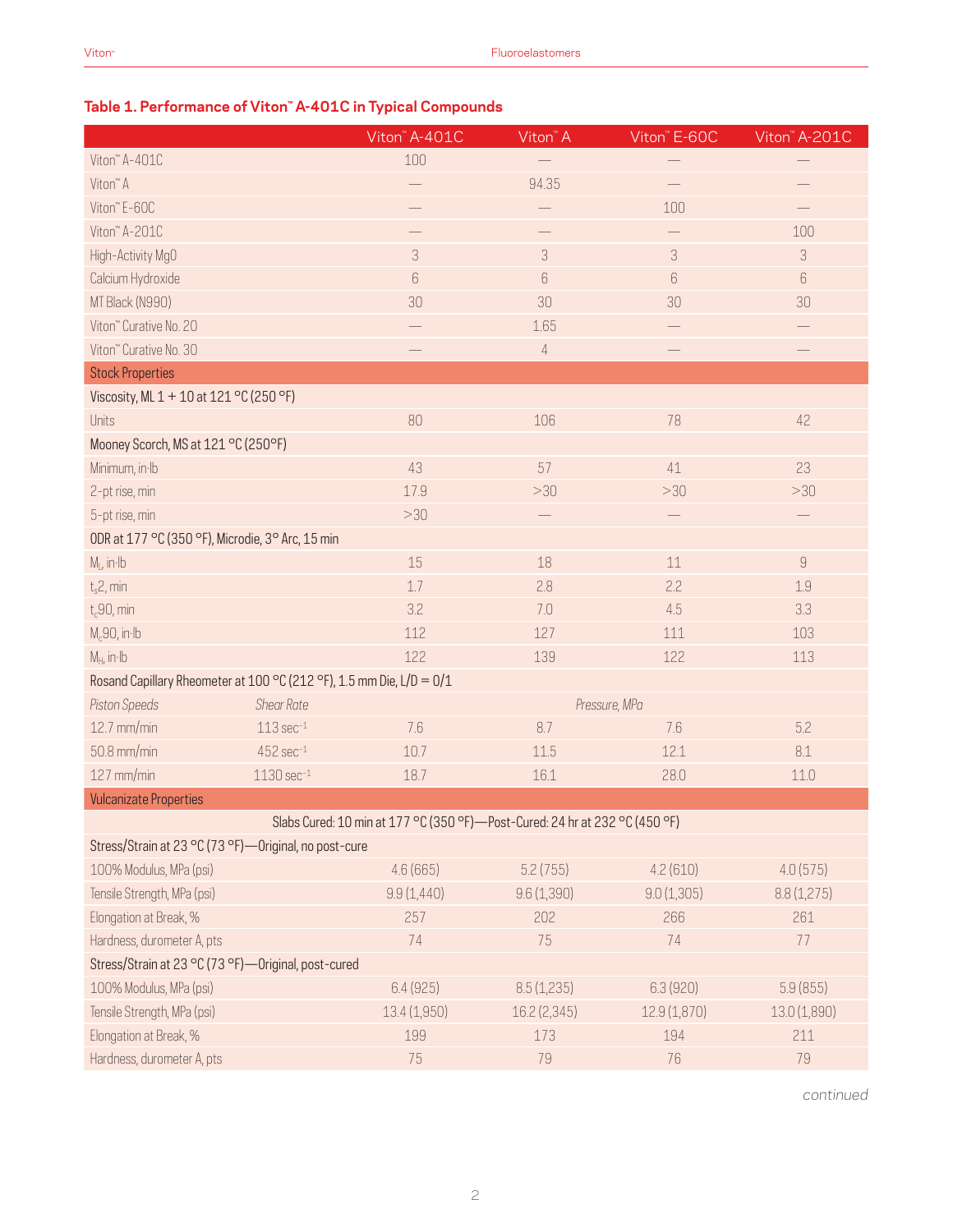#### **Table 1. Performance of Viton™ A-401C in Typical Compounds (continued)**

|                                                                      | Viton" A-401C   | Viton <sup>™</sup> A | Viton" E-60C | Viton <sup>"</sup> A-201C |  |  |  |  |
|----------------------------------------------------------------------|-----------------|----------------------|--------------|---------------------------|--|--|--|--|
| Stress/Strain at 23 °C (73 °F)-After aging 70 hr at 200 °C (392 °F)  |                 |                      |              |                           |  |  |  |  |
| 100% Modulus, MPa (psi)                                              | 6.9(995)        | 9.2(1,340)           | 6.8(985)     | 5.9(850)                  |  |  |  |  |
| Tensile Strength, MPa (psi)                                          | 14.0 (2,035)    | 16.4 (2,385)         | 13.5(1,955)  | 11.9(1,725)               |  |  |  |  |
| Elongation at Break, %                                               | 198             | 168                  | 198          | 195                       |  |  |  |  |
| Hardness, durometer A, pts                                           | 78              | 78                   | 77           | 83                        |  |  |  |  |
| Stress/Strain at 23 °C (73 °F)-After aging 168 hr at 200 °C (392 °F) |                 |                      |              |                           |  |  |  |  |
| 100% Modulus, MPa (psi)                                              | 7.0(1,015)      | 9.2(1,340)           | 7.1(1,035)   | 6.2(900)                  |  |  |  |  |
| Tensile Strength, MPa (psi)                                          | 13.9 (2,020)    | 16.9 (2,455)         | 13.4 (1,940) | 13.0 (1,880)              |  |  |  |  |
| Elongation at Break, %                                               | 187             | 176                  | 187          | 200                       |  |  |  |  |
| Hardness, durometer A, pts                                           | 76              | 79                   | 77           | 80                        |  |  |  |  |
| Stress/Strain at 23 °C (73 °F)—After aging 70 hr at 232 °C (450 °F)  |                 |                      |              |                           |  |  |  |  |
| 100% Modulus, MPa (psi)                                              | 7.2(1,050)      | 9.4(1,365)           | 7.1(1,030)   | 6.2(905)                  |  |  |  |  |
| Tensile Strength, MPa (psi)                                          | 14.0 (2,035)    | 15.9 (2,300)         | 13.9 (2,010) | 12.4(1,795)               |  |  |  |  |
| Elongation at Break, %                                               | 177             | 152                  | 183          | 184                       |  |  |  |  |
| Hardness, durometer A, pts                                           | 80              | 79                   | 80           | 82                        |  |  |  |  |
| Compression Set, Method B, O-Rings, %                                |                 |                      |              |                           |  |  |  |  |
| 70 hr at 23 °C (73 °F)                                               | $6\overline{6}$ | $\overline{7}$       | 10           | 6                         |  |  |  |  |
| 70 hr at 200 °C (392 °F)                                             | 15              | 19                   | 21           | 16                        |  |  |  |  |
| 168 hr at 200 °C (392 °F)                                            | 21              | 30                   | 29           | 26                        |  |  |  |  |
| 336 hr at 200 °C (392 °F)                                            | 29              |                      | 38           | 47                        |  |  |  |  |
| 70 hr at 232 °C (450 °F)                                             | 37              | 46                   | 47           | 38                        |  |  |  |  |
|                                                                      |                 |                      |              |                           |  |  |  |  |

#### **Table 2. Effect of Carbon Black Level in Viton™ A-401C**

|                                                  | 60 phr | 45 phr | 30 phr | 15 phr | 5 phr | 2 phr          |
|--------------------------------------------------|--------|--------|--------|--------|-------|----------------|
| Viton" A-401C                                    | 100    | 100    | 100    | 100    | 100   | 100            |
| High-Activity MgO                                | 3      | 3      | 3      | 3      | 3     | 3              |
| Calcium Hydroxide                                | 6      | 6      | 6      | 6      | 6     | 3              |
| MT Black (N990)                                  | 60     | 45     | 30     | 15     | 5     | $\overline{c}$ |
| <b>Stock Properties</b>                          |        |        |        |        |       |                |
| Viscosity, ML 1 + 10 at 121 °C (250 °F)          |        |        |        |        |       |                |
| <b>Units</b>                                     | 115    | 98     | 80     | 67     | 62    | 57             |
| Mooney Scorch, MS at 121 °C (250 °F)             |        |        |        |        |       |                |
| Minimum, in Ib                                   | 62     | 51     | 43     | 37     | 33    | 29             |
| 2-pt rise, min                                   | 14.2   | 13.1   | 17.9   | 21.0   | >30   | >30            |
| 5-pt rise, min                                   | 29.1   | 28.7   | >30    | >30    |       |                |
| 10-pt rise, min                                  | >30    | >30    |        |        |       |                |
| ODR at 177 °C (350 °F), Microdie, 3° Arc, 15 min |        |        |        |        |       |                |
| $M_L$ , in Ib                                    | 23     | 21     | 15     | 17     | 15    | 14             |
| $t_s$ 2, min                                     | 1.3    | 1.5    | 1.7    | 1.9    | 2.1   | 2.8            |
| $t_c$ 90, min                                    | 2.6    | 2.8    | 3.2    | 3.4    | 3.6   | 4.6            |
| $M_c$ 90, in·lb                                  | 150    | 138    | 112    | 108    | 93    | 84             |
| $M_H$ , in Ib                                    | 164    | 151    | 122    | 118    | 102   | 92             |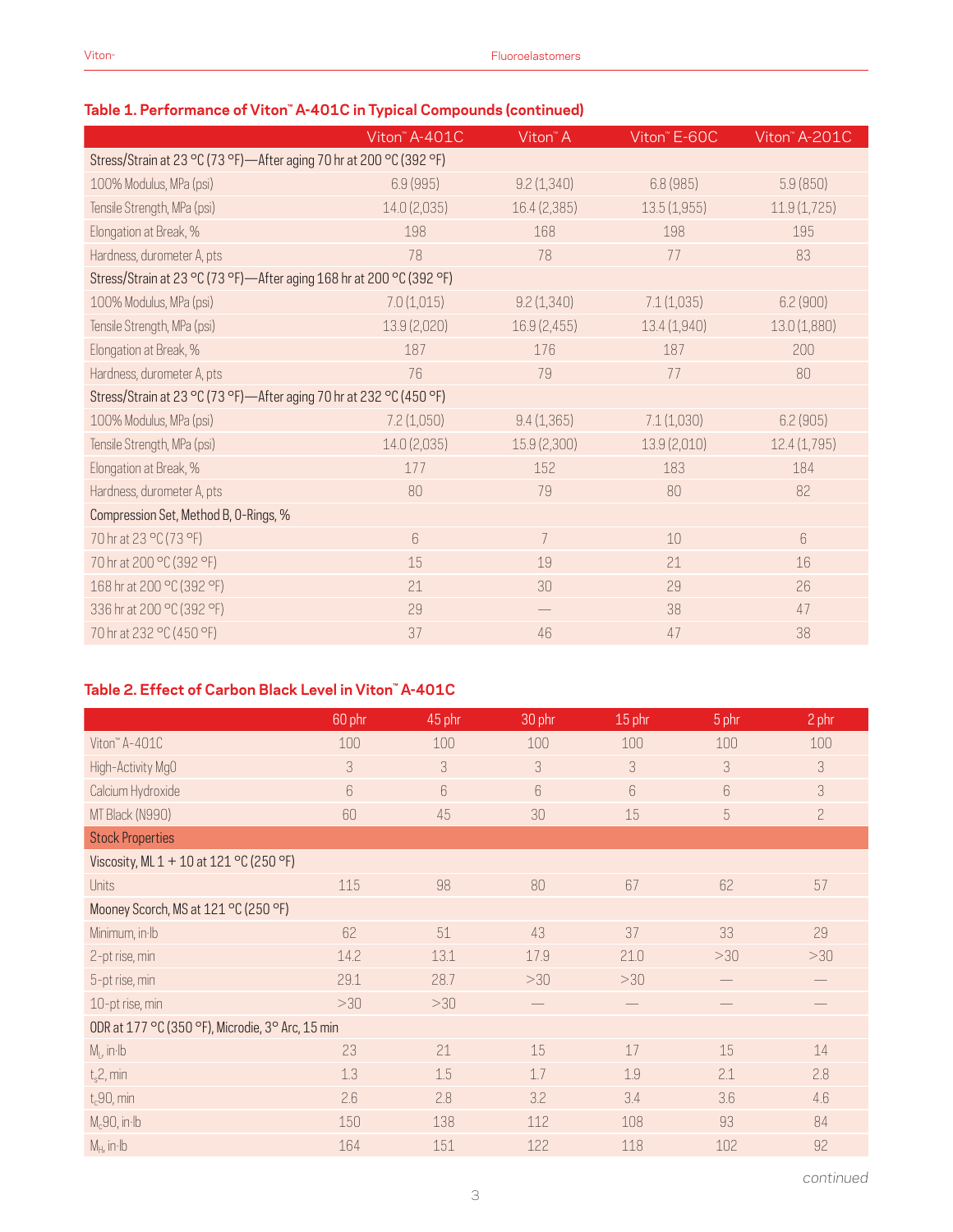## **Table 2. Effect of Carbon Black Level in Viton™ A-401C (continued)**

|                                                                      | 60 phr                                                                      | 45 phr       | 30 phr       | 15 phr       | 5 phr      | 2 phr       |  |
|----------------------------------------------------------------------|-----------------------------------------------------------------------------|--------------|--------------|--------------|------------|-------------|--|
| <b>Vulcanizate Properties</b>                                        |                                                                             |              |              |              |            |             |  |
|                                                                      | Slabs Cured: 10 min at 177 °C (350 °F)-Post-Cured: 24 hr at 232 °C (450 °F) |              |              |              |            |             |  |
| Stress/Strain at 23 °C (73 °F)-Original, no post-cure                |                                                                             |              |              |              |            |             |  |
| 100% Modulus, MPa (psi)                                              | 7.1(1,030)                                                                  | 6.1(885)     | 4.6(665)     | 2.9(425)     | 1.8(265)   | 1.4(205)    |  |
| Tensile Strength, MPa (psi)                                          | 9.2(1,340)                                                                  | 9.8(1,420)   | 9.9(1,440)   | 8.6 (1,250)  | 7.4(1,075) | 5.6(810)    |  |
| Elongation at Break, %                                               | 180                                                                         | 223          | 257          | 254          | 269        | 252         |  |
| Hardness, durometer A, pts                                           | 87                                                                          | 81           | 74           | 63           | 57         | 53          |  |
| Stress/Strain at 23 °C (73 °F)-Original, post-cured                  |                                                                             |              |              |              |            |             |  |
| 100% Modulus, MPa (psi)                                              | 11.9(1,730)                                                                 | 9.4(1,360)   | 6.4(925)     | 3.7(535)     | 2.1(310)   | 1.4(210)    |  |
| Tensile Strength, MPa (psi)                                          | 14.5 (2,105)                                                                | 13.9 (2,020) | 13.4 (1,950) | 11.4 (1,660) | 9.7(1,405) | 6.5(945)    |  |
| Elongation at Break, %                                               | 130                                                                         | 156          | 199          | 216          | 240        | 239         |  |
| Hardness, durometer A, pts                                           | 90                                                                          | 84           | 75           | 63           | 57         | 53          |  |
| Stress/Strain at 23 °C (73 °F)-After aging 70 hr at 200 °C (392 °F)  |                                                                             |              |              |              |            |             |  |
| 100% Modulus, MPa (psi)                                              | 12.1(1,760)                                                                 | 9.8(1,415)   | 6.9 (995)    | 3.7(530)     | 2.0(295)   | 1.5(215)    |  |
| Tensile Strength, MPa (psi)                                          | 14.1 (2,050)                                                                | 14.6 (2,115) | 14.0 (2,035) | 11.6(1,675)  | 9.4(1,360) | 7.4 (1,080) |  |
| Elongation at Break, %                                               | 124                                                                         | 159          | 198          | 220          | 243        | 255         |  |
| Hardness, durometer A, pts                                           | 93                                                                          | 86           | 78           | 67           | 60         | 57          |  |
| Stress/Strain at 23 °C (73 °F)-After aging 168 hr at 200 °C (392 °F) |                                                                             |              |              |              |            |             |  |
| 100% Modulus, MPa (psi)                                              | 12.7(1,840)                                                                 | 10.3(1,495)  | 7.0(1,015)   | 3.7(540)     | 2.2(315)   | 1.6(225)    |  |
| Tensile Strength, MPa (psi)                                          | 14.6 (2,115)                                                                | 14.2 (2,055) | 13.9 (2,020) | 12.1(1,750)  | 9.6(1,390) | 8.1(1,170)  |  |
| Elongation at Break, %                                               | 120                                                                         | 144          | 187          | 217          | 234        | 258         |  |
| Hardness, durometer A, pts                                           | 93                                                                          | 87           | 76           | 68           | 61         | 58          |  |
| Stress/Strain at 23 °C (73 °F)-After aging 70 hr at 232 °C (450 °F)  |                                                                             |              |              |              |            |             |  |
| 100% Modulus, MPa (psi)                                              | 13.4 (1,945)                                                                | 10.9(1,580)  | 7.2(1,050)   | 3.8(550)     | 2.0(290)   | 1.5(220)    |  |
| Tensile Strength, MPa (psi)                                          | 13.8 (2,005)                                                                | 13.7 (1,980) | 14.0 (2,035) | 12.7(1,840)  | 9.3(1,345) | 7.3 (1,060) |  |
| Elongation at Break, %                                               | 104                                                                         | 127          | 177          | 220          | 241        | 249         |  |
| Hardness, durometer A, pts                                           | 92                                                                          | 86           | 80           | 69           | 62         | 57          |  |
| Compression Set, Method B, O-Rings, %                                |                                                                             |              |              |              |            |             |  |
| 70 hr at 23 °C (73 °F)                                               | 15                                                                          | $\hbox{g}$   | 6            | $6\,$        | 3          | 3           |  |
| 70 hr at 200 °C (392 °F)                                             | 21                                                                          | 18           | 15           | 13           | $\hbox{g}$ | 12          |  |
| 168 hr at 200 °C (392 °F)                                            | 29                                                                          | 26           | 21           | 19           | 18         | 18          |  |
| 336 hr at 200 °C (392 °F)                                            | 38                                                                          | 33           | 29           | 25           | 25         | 24          |  |
| 70 hr at 232 °C (450 °F)                                             | 46                                                                          | 41           | 37           | 35           | 35         | 31          |  |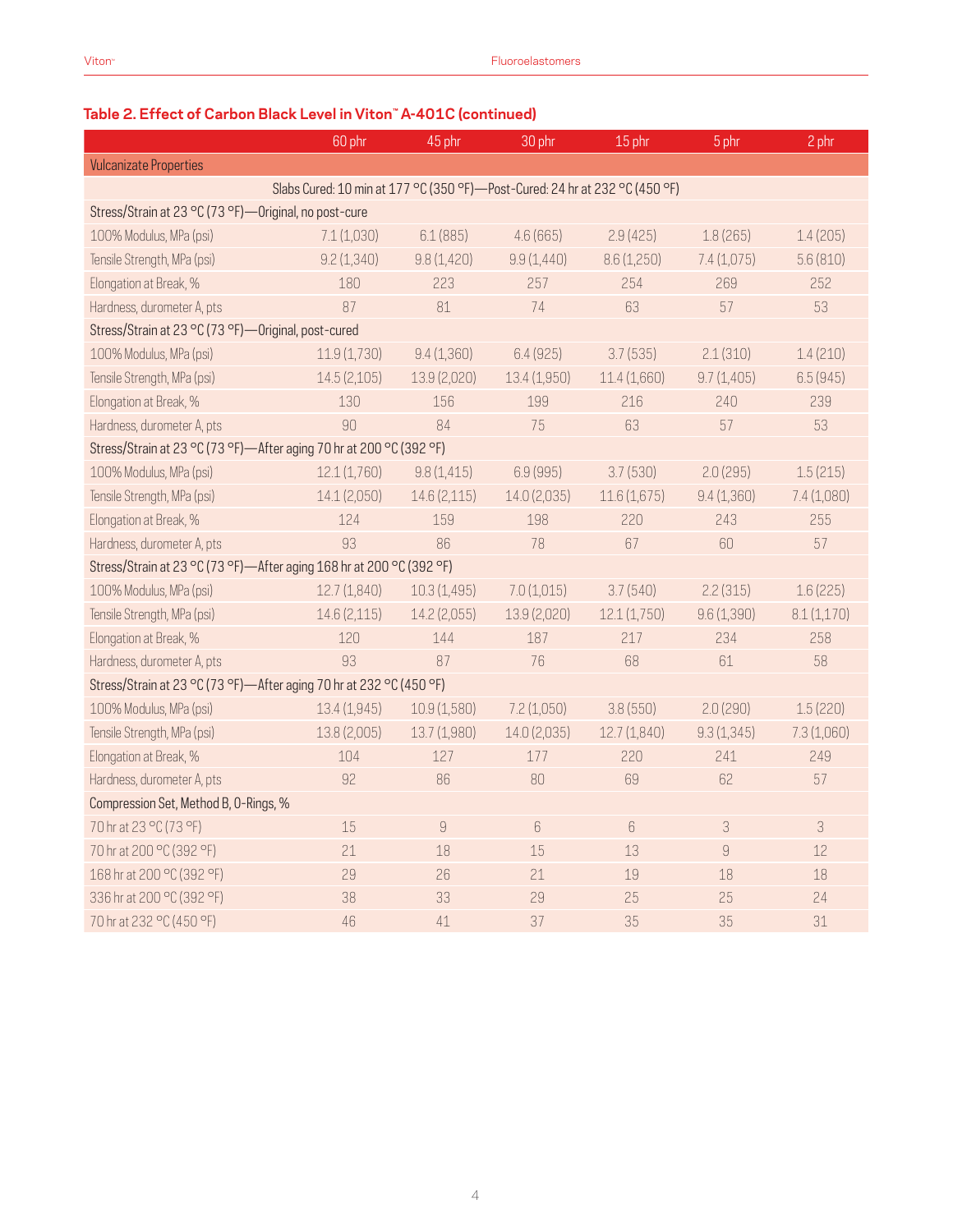#### **Table 3. Effect of Mineral Fillers on Viton™ A-401C**

|                                                                               | <b>MT Black</b> | Albaglos®        | Nyad <sup>®</sup> 400 | Celite <sup>®</sup> 350 | <b>Blanc Fixe</b> | Ti-Pure" R-960 |  |
|-------------------------------------------------------------------------------|-----------------|------------------|-----------------------|-------------------------|-------------------|----------------|--|
| Viton" A-401C                                                                 | 100             | 100              | 100                   | 100                     | 100               | 100            |  |
| High-Activity MgO                                                             | 3               | 3                | 3                     | 3                       | 3                 | 3              |  |
| Calcium Hydroxide                                                             | 6               | $\boldsymbol{6}$ | 6                     | 6                       | $6\,$             | 3              |  |
| MT Black (N990)                                                               | 30              |                  |                       |                         |                   |                |  |
| Albaglos®                                                                     |                 | 30               |                       |                         |                   |                |  |
| Nyad <sup>®</sup> 400                                                         |                 |                  | 30                    |                         |                   |                |  |
| Celite <sup>®</sup> 350                                                       |                 |                  |                       | 30                      |                   |                |  |
| <b>Blanc Fixe</b>                                                             |                 |                  |                       |                         | 30                |                |  |
| Ti-Pure™R-960                                                                 |                 |                  |                       | $\qquad \qquad -$       |                   | 30             |  |
| <b>Stock Properties</b>                                                       |                 |                  |                       |                         |                   |                |  |
| Viscosity, ML 1 + 10 at 121 °C (250 °F)                                       |                 |                  |                       |                         |                   |                |  |
| Units                                                                         | 80              | 87               | 80                    | 107                     | 75                | 78             |  |
| Mooney Scorch, MS at 121 °C (250 °F)                                          |                 |                  |                       |                         |                   |                |  |
| Minimum, in Ib                                                                | 43              | 46               | 42                    | 56                      | 39                | 40             |  |
| 2-pt rise, min                                                                | 17.9            | >30              | >30                   | >30                     | >30               | >30            |  |
| 5-pt rise, min                                                                | >30             |                  |                       |                         |                   |                |  |
| ODR at 177 °C (350 °F), Microdie, 3° Arc, 15 min                              |                 |                  |                       |                         |                   |                |  |
| $M1$ , in Ib                                                                  | 15              | 22               | 20                    | 24                      | 19                | 19             |  |
| $t_s$ 2, min                                                                  | 1.7             | 1.7              | 1.9                   | 1.7                     | 2.0               | 1.9            |  |
| $t_c$ 90, min                                                                 | 3.2             | 3.6              | 3.0                   | 2.9                     | 3.5               | 4.1            |  |
| $M_c$ 90, in·lb                                                               | 112             | 114              | 112                   | 122                     | 104               | 98             |  |
| $M_H$ , in $H$                                                                | 122             | 124              | 122                   | 132                     | 113               | 106            |  |
| <b>Vulcanizate Properties</b>                                                 |                 |                  |                       |                         |                   |                |  |
| Slabs Cured: 10 min at 177 °C (350 °F) - Post-Cured: 24 hr at 232 °C (450 °F) |                 |                  |                       |                         |                   |                |  |
| Stress/Strain at 23 °C (73 °F)-Original, no post-cure                         |                 |                  |                       |                         |                   |                |  |
| 100% Modulus, MPa (psi)                                                       | 4.6(665)        | 3.9(565)         | 4.1(600)              | 5.9(850)                | 2.7(395)          | 2.7(395)       |  |
| Tensile Strength, MPa (psi)                                                   | 9.9(1,440)      | 8.8(1,270)       | 7.4(1,075)            | 9.8(1,420)              | 7.0(1,010)        | 8.9(1,295)     |  |
| Elongation at Break, %                                                        | 257             | 225              | 248                   | 240                     | 250               | 307            |  |
| Hardness, durometer A, pts                                                    | 74              | 67               | 67                    | 76                      | 61                | 64             |  |
| Stress/Strain at 23 °C (73 °F)-Original, post-cured                           |                 |                  |                       |                         |                   |                |  |
| 100% Modulus, MPa (psi)                                                       | 6.4(925)        | 6.5(945)         | 8.4(1,225)            | 14.4 (2,090)            | 3.4(490)          | 4.1(600)       |  |
| Tensile Strength, MPa (psi)                                                   | 13.4(1,950)     | 12.8 (1,860)     | 11.4 (1,660)          | 15.8 (2,290)            | 9.9(1,435)        | 11.0(1,595)    |  |
| Elongation at Break, %                                                        | 199             | 153              | 154                   | 110                     | 211               | 176            |  |
| Hardness, durometer A, pts                                                    | 75              | 67               | 67                    | 79                      | 63                | 66             |  |
| Stress/Strain at 23 °C (73 °F)-After aging 70 hr at 200 °C (392 °F)           |                 |                  |                       |                         |                   |                |  |
| 100% Modulus, MPa (psi)                                                       | 6.9(995)        | 6.7(975)         | 8.4(1,225)            | 14.9 (2,160)            | 3.7(535)          | 4.2(605)       |  |
| Tensile Strength, MPa (psi)                                                   | 14.0 (2,035)    | 13.7 (1,990)     | 11.1(1,615)           | 16.4 (2,375)            | 10.6(1,540)       | 12.0(1,745)    |  |
| Elongation at Break, %                                                        | 198             | 159              | 146                   | 111                     | 215               | 188            |  |
| Hardness, durometer A, pts                                                    | 78              | 69               | 68                    | 80                      | 64                | 66             |  |

*continued*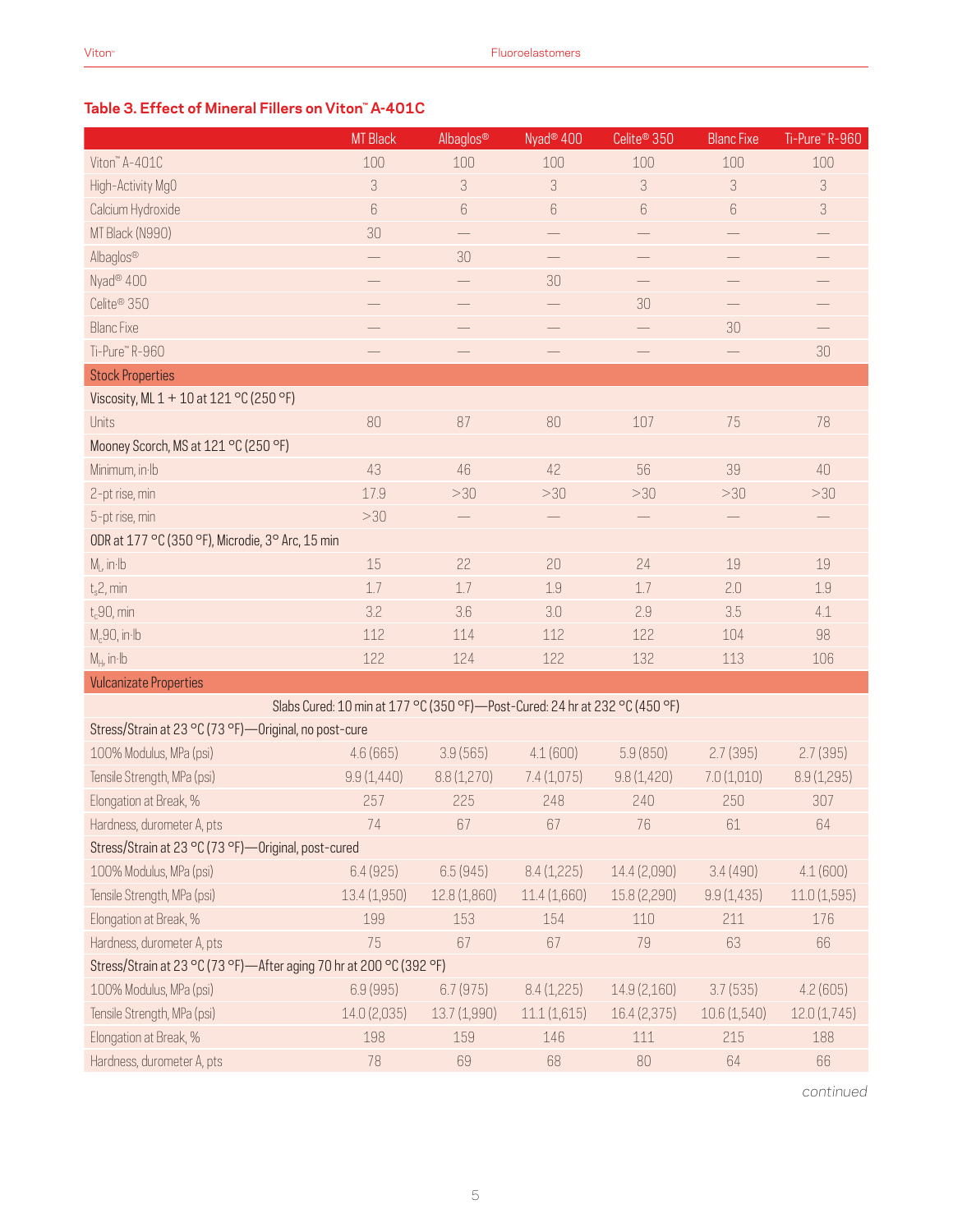### **Table 3. Effect of Mineral Fillers on Viton™ A-401C (continued)**

|                                                                      | <b>MT Black</b> | Albaglos®   | Nyad <sup>®</sup> 400 | Celite <sup>®</sup> 350 | <b>Blanc Fixe</b> | Ti-Pure" R-960 |
|----------------------------------------------------------------------|-----------------|-------------|-----------------------|-------------------------|-------------------|----------------|
| Stress/Strain at 23 °C (73 °F)—After aging 168 hr at 200 °C (392 °F) |                 |             |                       |                         |                   |                |
| 100% Modulus, MPa (psi)                                              | 7.0(1,015)      | 6.1(880)    | 7.2(1,050)            | 12.2(1,775)             | 3.2(470)          | 3.8(545)       |
| Tensile Strength, MPa (psi)                                          | 13.9 (2,020)    | 13.1(1,905) | 10.7(1,555)           | 14.9 (2,165)            | 9.6(1,390)        | 12.0(1,745)    |
| Elongation at Break, %                                               | 187             | 187         | 203                   | 129                     | 242               | 214            |
| Hardness, durometer A, pts                                           | 76              | 70          | 69                    | 79                      | 64                | 67             |
| Stress/Strain at 23 °C (73 °F)—After aging 70 hr at 232 °C (450 °F)  |                 |             |                       |                         |                   |                |
| 100% Modulus, MPa (psi)                                              | 7.2(1,050)      | 6.3(915)    | 7.5(1,090)            | 12.7(1,840)             | 3.2(460)          | 3.8(545)       |
| Tensile Strength, MPa (psi)                                          | 14.0 (2,035)    | 13.2(1,920) | 10.8(1,565)           | 15.1(2,190)             | 9.7(1,410)        | 12.8 (1,860)   |
| Elongation at Break, %                                               | 177             | 179         | 189                   | 125                     | 245               | 220            |
| Hardness, durometer A, pts                                           | 80              | 70          | 69                    | 78                      | 63                | 66             |
| Compression Set, Method B, O-Rings, %                                |                 |             |                       |                         |                   |                |
| 70 hr at 23 °C (73 °F)                                               | 6               | 3           | $\overline{4}$        | $6\overline{6}$         | $6\overline{6}$   | 6              |
| 70 hr at 200 °C (392 °F)                                             | 15              | 18          | 13                    | 18                      | 12                | 12             |
| 168 hr at 200 °C (392 °F)                                            | 21              | 28          | 24                    | 25                      | 21                | 21             |
| 336 hr at 200 °C (392 °F)                                            | 29              | 41          | 29                    | 32                      | 29                | 26             |
| 70 hr at 232 °C (450 °F)                                             | 37              | 41          | 35                    | 38                      | 34                | 31             |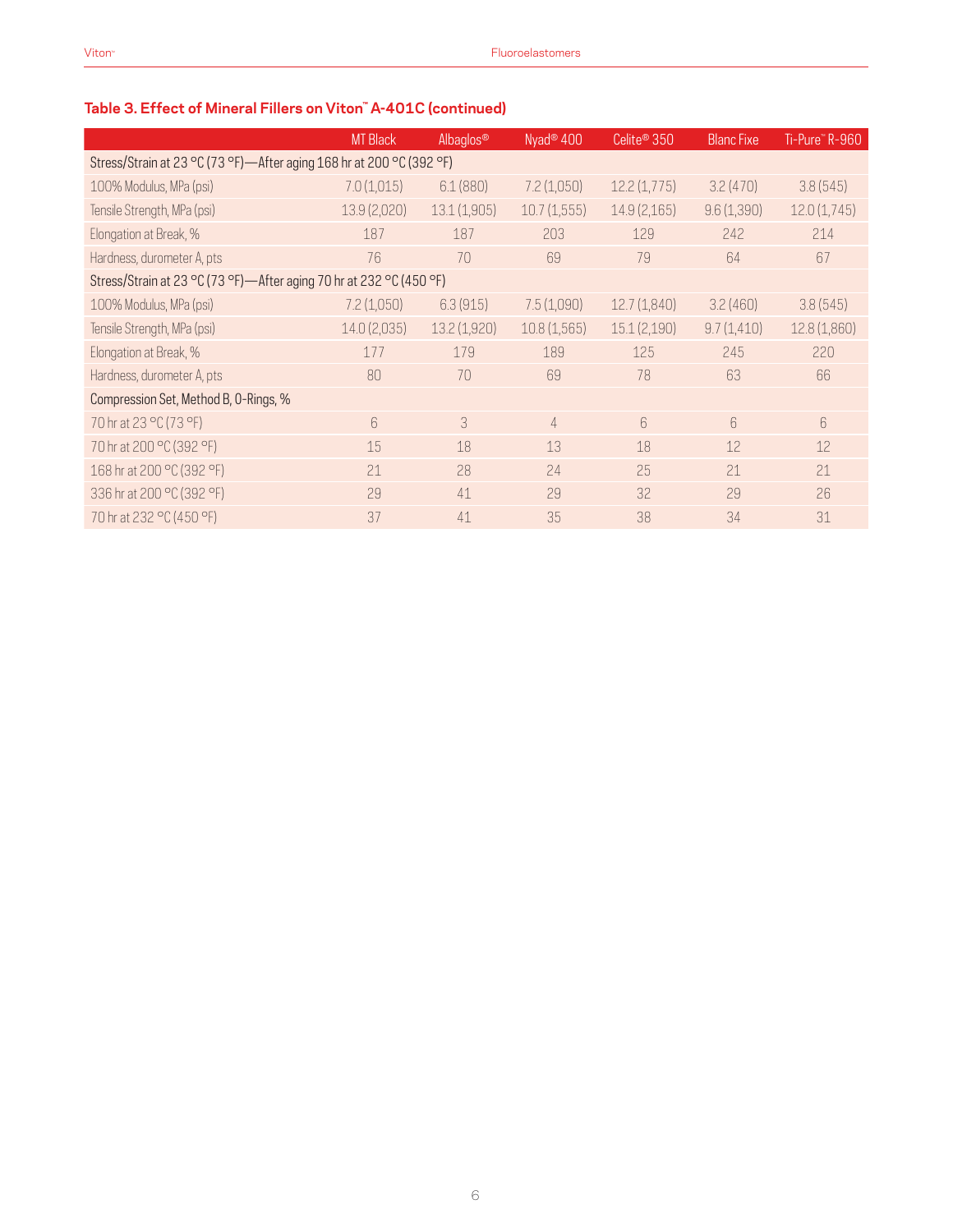|                                                                                                                | Viton <sup>"</sup> A-401C     |                               |                  |
|----------------------------------------------------------------------------------------------------------------|-------------------------------|-------------------------------|------------------|
| Viton" A-401C                                                                                                  | 100                           |                               |                  |
| High-Activity MgO                                                                                              | 3                             |                               |                  |
| Calcium Hydroxide                                                                                              | 6                             |                               |                  |
| MT Black (N990)                                                                                                | 30                            |                               |                  |
| <b>Vulcanizate Properties</b>                                                                                  |                               | Mil-R-83248B<br>(Amendment I) | <b>AMS 7276D</b> |
| Slabs Cured: 10 min at 177 °C (350 °F) - Post-Cured: 24 hr at 232 °C (450 °F)                                  |                               |                               |                  |
| Stress/Strain at 23 °C (73 °F) - Original, post-cured                                                          |                               |                               |                  |
| Tensile Strength, MPa (psi)                                                                                    | 13.7 (1,985)                  | 9.65(1,400)                   | 9.65(1,400)      |
| Elongation at Break, %                                                                                         | 191                           | 125                           | 125              |
| Hardness, durometer A, pts                                                                                     | 76                            | $75 \pm 5$                    | $75 \pm 5$       |
| TR10 (max. °C [°F])                                                                                            | $-15 (+5)$                    | $-15(+5)$                     | $-15(+5)$        |
| <b>Specific Gravity</b>                                                                                        | 1.84                          |                               |                  |
| Stress/Strain at 23 °C (73 °F)—After aging 70 hr at 275 °C (527 °F)                                            |                               |                               |                  |
| Tensile Strength, % change (max.)                                                                              | $-23$                         | $-35$                         | $-35$            |
| Elongation at Break, % change (max.)                                                                           | $+21$                         | $-15$                         | $-15$            |
| Hardness, pts change                                                                                           | $\begin{matrix} \end{matrix}$ | $-5t0 + 10$                   | $0 to +10$       |
| Weight Loss, %                                                                                                 | $\overline{4}$                | 10                            | $10$             |
| Stress/Strain at 23 °C (73 °F)—After aging 70 hr at 23 °C (73 °F) in TT-S-735 Type III (ASTM Reference Fuel B) |                               |                               |                  |
| Tensile Strength, % change (max.)                                                                              | $-8$                          | $-20$                         | $-15$            |
| Elongation at Break, % change (max.)                                                                           | $-3$                          | $-20$                         | $-15$            |
| Hardness, pts change                                                                                           | $-1$                          | $-5t0+5$                      | $-5t0+5$         |
| Volume Swell, %                                                                                                | $+1$                          | $+1t0 + 10$                   | $+0t0+5$         |
| Stress/Strain at 23 °C (73 °F)—After aging 70 hr at 175 °C (347 °F) in AMS 3021 (Stauffer 7700 Blend)          |                               |                               |                  |
| Tensile Strength, % change (max.)                                                                              | $-15$                         | $-30$                         | $-30$            |
| Elongation at Break, % change (max.)                                                                           | $-7$                          | $-20$                         | $-20$            |
| Hardness, pts change                                                                                           | $-10$                         | $0 to -15$                    | $-15$ to $+5$    |
| Volume Swell, %                                                                                                | $+15$                         | $+1$ to $+20$                 | $++0$ to $+20$   |
| Compression Set, Method B, %, 0-Rings, 25 x 3.5 mm (0.984 x 0.139 in)                                          |                               |                               |                  |
| 70 hr at 23 °C (73 °F)                                                                                         | $6\,$                         | 15                            |                  |
| 166 hr at 175 °C (347 °F)                                                                                      | 16                            | 20                            |                  |
| 22 hr at 200 °C (392 °F)                                                                                       | $\mathcal G$                  | 20                            |                  |
| 70 hr at 200 °C (392 °F)                                                                                       | 16                            |                               | 20               |
| 336 hr at 200 °C (392 °F)                                                                                      | 30                            |                               | 40               |

#### **Table 4. Performance of Viton™ A-401C in Fluoroelastomer Specifications**